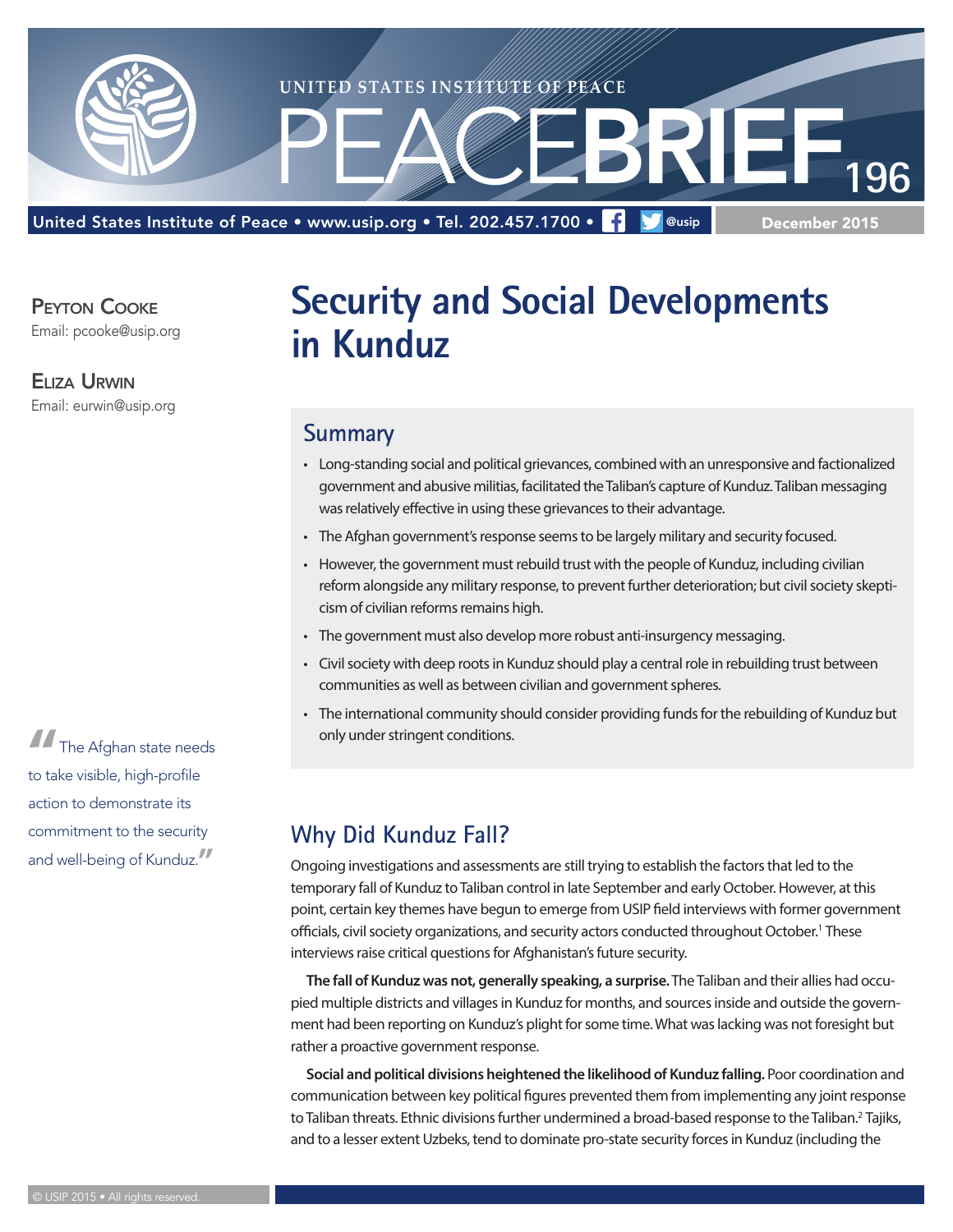# **PEACEBRIEF**

police and official or unofficial militias). Several interviewees indicated that these forces—militias especially—had a tendency to target Pashtun communities out of a combination of ethnic chauvinism and suspected support for the Taliban.

**The combination of an unresponsive, factionalized government and a large number of abusive militias contributed to popular distrust of the Afghan state.** As the Taliban took control of districts in Kunduz surrounding the city itself, public concern over the lack of government response was palpable. A significant number of people suspected state collusion with the Taliban. More prosaically, a large number of interviewees reported hearing instances of government forces selling equipment to the Taliban or coordinating the handover of checkpoints.

**Taliban messaging was relatively effective.** Rather than centering its messaging around the creation of an Islamic state, the Taliban focused on the Kabul government's inability to defend Kunduz and protect its own interests. Interviewees tended to state that these messages were notably effective in instilling fear and doubt in the local population, lessening their desire and capacity to challenge the Taliban.

## **How the Government Should Respond: Views from Civil Society**

There is general agreement regarding how civil society and the Afghan government should respond to the province's fall. Interviewees especially emphasized the following:

**To begin, respondents stated that the government needs to initiate, or continue, offensive operations against the Taliban.** Many respondents blame the fall of Kunduz, in part, on the fact that key districts were allowed to become strongholds for the Taliban earlier in the year. They see renewed offensive operations in the surrounding districts as the only measure to ensure that the city does not fall again in the coming months and, crucially, as a measure to restore the credibility of the government and Afghan forces.

**The government will need to accompany any military offensives with civilian reform.** This reform should promote coordination among provincial government officials, particularly the Chief of Police and Governor. It should also promote accountability between district officials and their nominal supervisors at the provincial level. Many respondents were skeptical that government efforts—such as rewarding military officers involved in retaking Kunduz, replacing regional government officials, and setting up a commission of inquiry chaired by Amrullah Saleh and Farooq Wardak—would send the necessary messages or affect the necessary changes.

**Reform efforts cannot stop with state reform alone.** There must be efforts to rebuild trust between the government and the people, as well as between population segments. Renewed military offensives and merit-based appointments could help, but the government would need to build on these efforts by increasing their messaging and other macro- and micro-level public outreach efforts. Interviewees described a government with essentially no outreach at all, which leaves a space for the Taliban and other insurgents to fill.

**Civil society also has a crucial role to play.** In addition to the breakdown between state-society relations, many interviewees report a deterioration of social relations in Kunduz. However, a number of nongovernmental organizations have maintained sufficient community relations to allow them to operate even in areas of Taliban control. Such civil society organizations thus have a crucial role to play in peacebuilding, dialogue facilitation, the joint identification of community priorities, and increasing government understanding of popular concerns. They can also serve as a convening authority for state-community dialogue, helping to ensure the genuine exchange of views and the establishment of relations on which future cooperation can be built.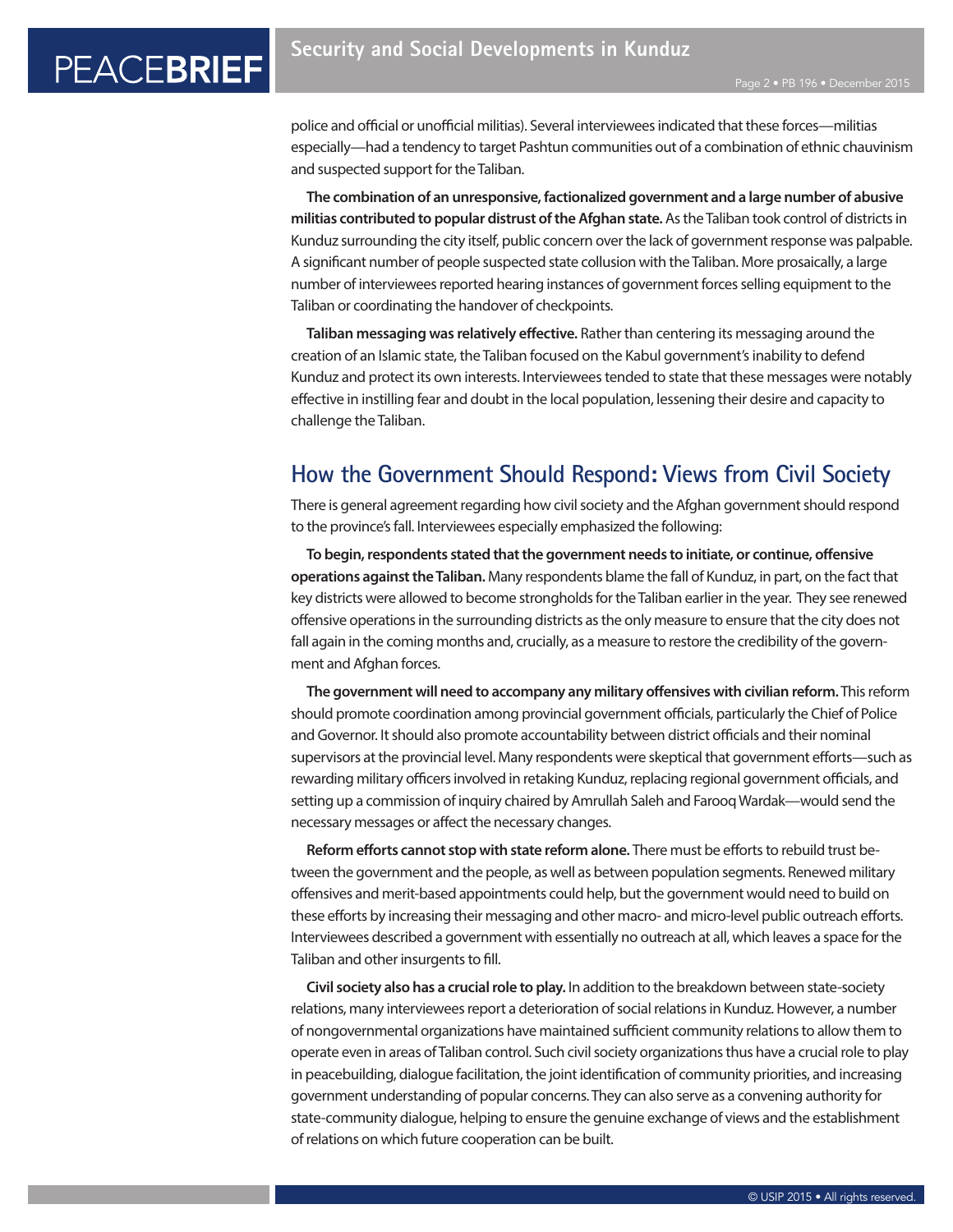## **The Expected Response of the Afghan Government**

**Interviewees, however, expect the government to focus mostly on security** and were doubtful (though not entirely dismissive) as to whether broader governance reform would come to fruition. Here, again, the lack of clear and consistent government messaging appears to have undermined confidence: Even interviewees who are well connected with government officials stated they were largely in the dark about what the government intended to do in Kunduz.

Some interviewees did expect the government to begin to retake other areas of Kunduz from the Taliban, and operations seem to have begun at the time of writing.<sup>3</sup> Most interviewees, however, expected a majority of Taliban forces to remain in Kunduz province during the winter rather than return to safe havens in Pakistan. In these interviewees' estimation, the Taliban have already captured sufficient territory and supplies to winter comfortably in the province, and many believe that there may be another attempt to retake the city and possibly neighboring provincial districts.

Features of the expected government response have already been illustrated by two recent developments: the elevation of Amanullah Guzar to zonal police commander for Afghanistan's northern region4 —comprising Samangan, Faryab, Jawzjan, Sar-e Pol, and Balkh provinces—and the announced expansion of the Afghan Local Police (ALP).<sup>5</sup>

Amanullah Guzar, a member of the Jamiat-e Islami political party, led antigovernment forces in northern Afghanistan during the war against Afghanistan's Communist regime. Interviewees with a military or security background tended to be somewhat optimistic about this appointment, noting that Guzar is an effective military commander who can "get things done." Others, particularly those from a civil society background, were more negative, noting Guzar's reputation for brutality and expressing fear that Guzar, a Tajik, would persecute Pashtuns in the North—potentially undermining ethnic relations even further.

Around the time of Guzar's elevation, the Afghan government also announced plans to expand the ALP by fifteen thousand men. A government-backed militia force nominally under the command of a given district's chief of police, the ALP has a mixed reputation. Some interviewees noted that the ALP can be an effective anti-Taliban force, praising its performance in eastern provinces, such as Nangarhar. Yet even those interviewees who spoke positively about the ALP questioned its appropriateness in Kunduz, which is already beset by innumerable militias with a nebulous relationship to the Afghan state.<sup>6</sup> They also noted that government and international forces frequently disregarded the ALP's vetting procedures, allowing illegal militias to gain ALP status without background checks and other safeguards. They further proffered that Kunduz may lack the social, and particularly tribal, structures that could effectively supervise ALP forces and prevent them from preying on the local community when they should be protecting it.

## **Recommendations**

- **• The Afghan state needs to take immediate steps to reestablish trust with the population of Kunduz.** While trust building is always a slow process, in the short term the Afghan state needs to take visible, high-profile action to demonstrate its commitment to the security and well-being of Kunduz. Over and over again, interviewees related how the people of Kunduz felt the Afghan state had abandoned them. This feeling of abandonment almost certainly contributed more to the fall of Kunduz than any latent support for the Taliban.
- **• The Afghan state must take measures to improve its strategic communications.** Before the Taliban took Kunduz, the government had neither communicated clearly that it was taking the situation seriously nor that it had developed a plan for the city. To the contrary,